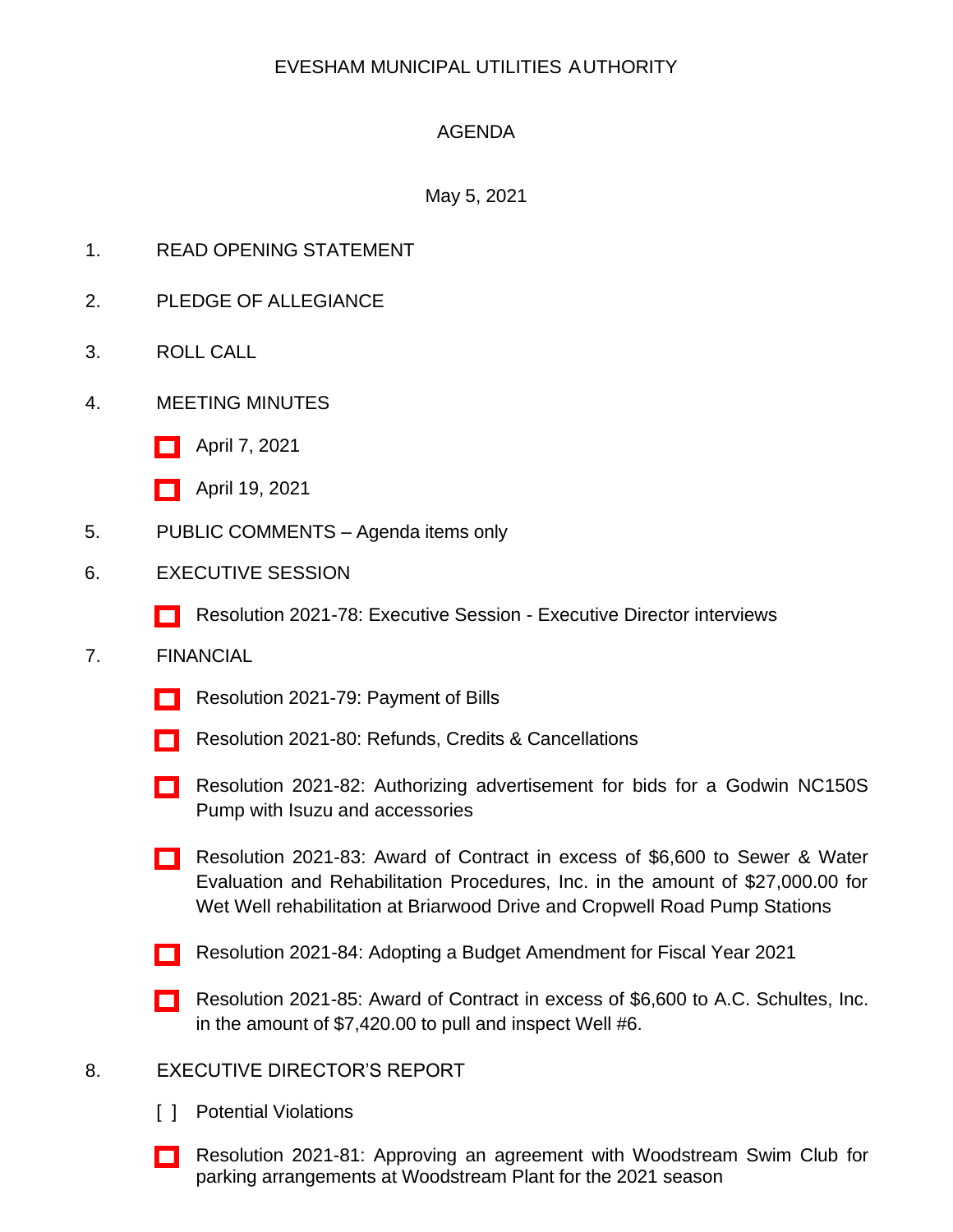## 9. ENGINEER'S REPORT:

- [ ] Review of Engineer's Status Report
- [ ] Update: South Side Water Storage Tank
- [ ] Update: Route 70 Water Main
- [ ] Update: Route 70 Sewer Main
- [ ] Update: Elmwood WWTP Resiliency Improvements
- [ ] Update: Knox Boulevard Water Main Replacement
- [ ] Update: Heritage Village (Phase 1) Water Main Replacement
- [ ] Update: Heritage Village (Phase 2) Water Main Replacement
- [ ] Update: Elmwood Storage Building
- [ ] Update: Elmwood Tertiary Filter Rehabilitation
- [ ] Update: Woodlake Drive Water Main Replacement
- [ ] Update: Well No. 7 Building
- [ ] Update: Greenbrook Drive Water Main Replacement
- [ ] Update: East Main Street Sewer Rehabilitation
- [ ] Update: Defense Drive Water Main Replacement
- [ ] Update: North Cropwell Sewer Siphon
	- [ ] Motion to approve a proposal from Richard A. Alaimo in the amount of \$12,000.00 for preparation of specifications for the lining of the sewer siphon, prepare bid documents and oversee the construction project for North Cropwell Sewer Siphon
- [ ] Update: Kings Grant WWTP Internal Recycle Pipe
	- [ ] Motion to approve a proposal from Richard A. Alaimo in the amount of \$24,500.00 for pump and piping design, prepare specifications and bidding, construction observation and administration for Kings Grant WWTP Internal Recycle Pipe

### **FINAL QUESTIONS FOR ENGINEER**